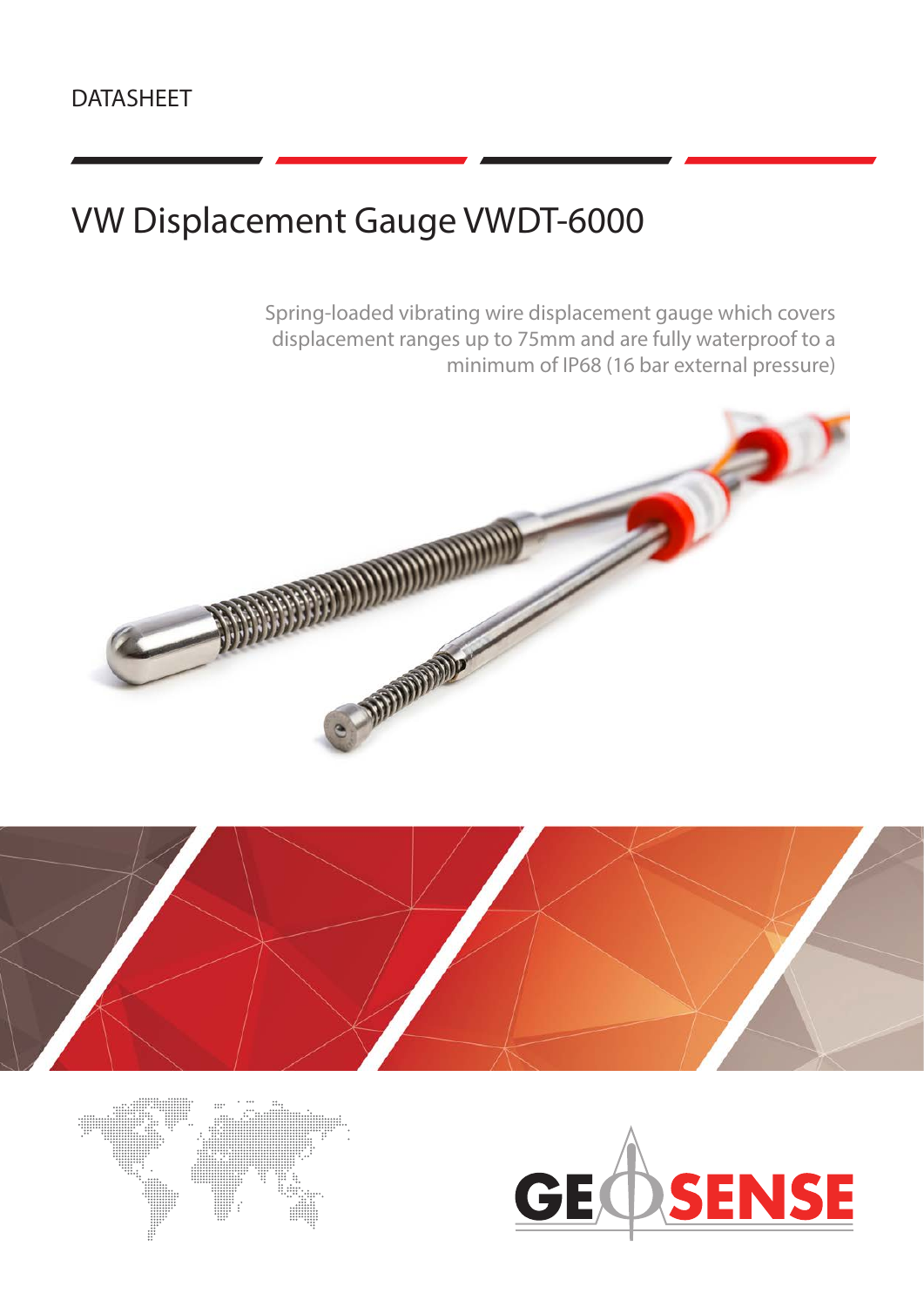## VW Displacement Gauge VWDT-6000

### Overview





Geosense® VWDT-6000 series of spring-loaded vibrating wire displacement transducers which cover displacement ranges up to 75mm and are fully waterproof to a minimum of IP68 (16 bar external pressure). They can be incorporated into many displacement products such as crack joint meters, convergence meters, soil extensometers and displacement meters.

VWDT-6000 transducers are particularly rugged, and are carefully constructed and thermally aged to minimise long term drift and changes in calibration. The gauges will withstand demanding environmental factors encountered in Civil Engineering construction sites such as tunnels and piling applications.

The data from the VWDT-6000 can be monitored by means of a portable read-out unit or connected to a data logger and distributed if required by telemetry.

Vibrating wire instruments output a frequency signal, and are therefore insensitive to resistance changes in connecting cables caused by contact resistance or leakage to ground. Cable may be readily and simply extended on site without special precautions. Gauges may be read up to 1000 metres away from their installed location, without change in calibration.

Instruments may be read by any commercially available Vibrating wire readout system operating on either the pluck pulse or swept frequency excitation principle, provided that these units operate over the frequency range of the instruments. In addition, these instruments can be data-logged by a variety of data-loggers equipped with vibrating wire excitation modules including Campbell Scientific and Datataker units.

Units are supplied with a ball end to ensure minimum contact point to ensure accurate readings.

#### APPLICATIONS

Rod Extensometers

Crack-meters

Joint-meters

Wire Convergence meters

#### FEATURES

Reliable long term performance

Spring-loaded

Rugged, suitable for demanding environments

High accuracy

Insensitive to long cable lengths

Waterproof to 16 bar



#### www.geosense.co.uk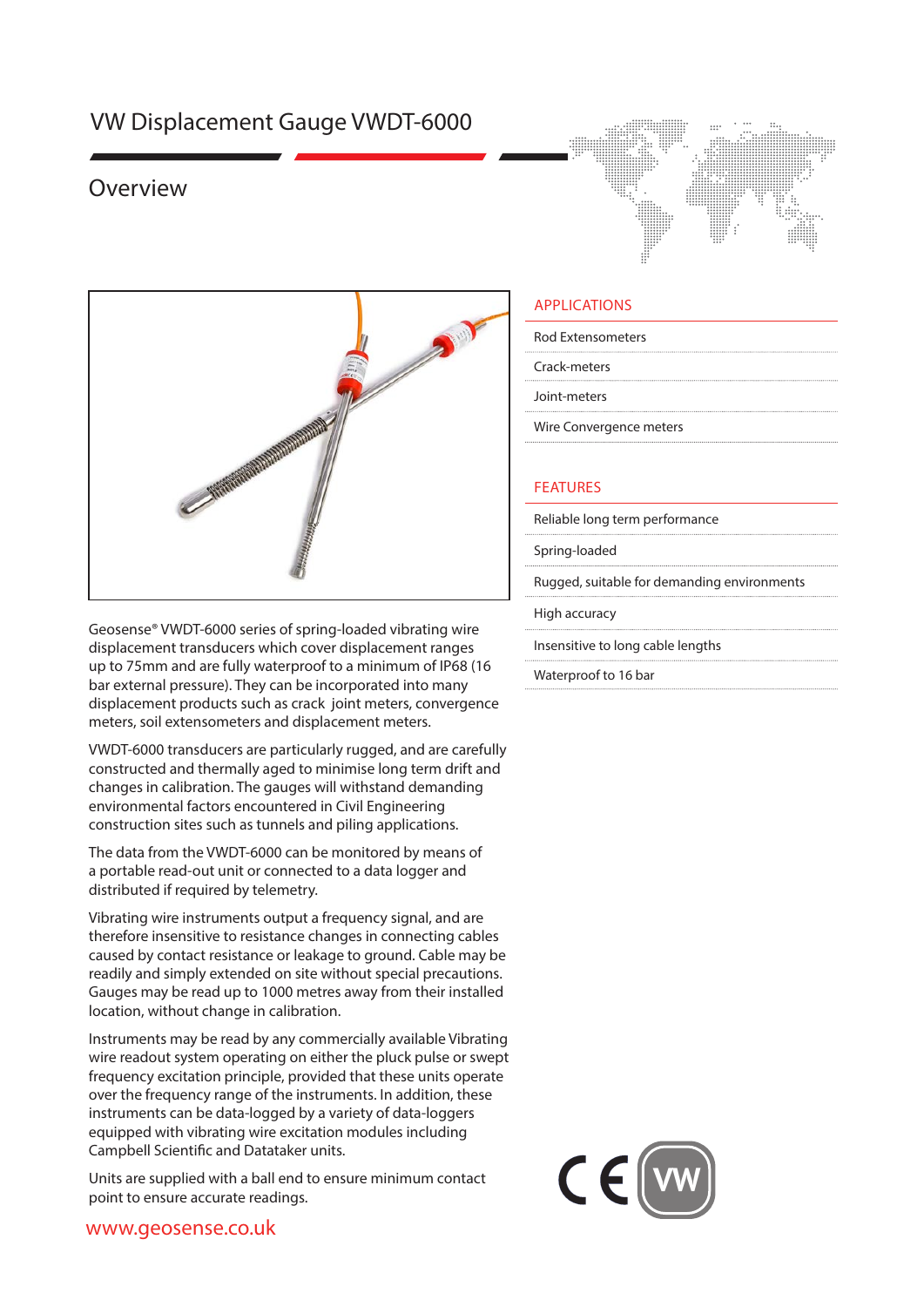## Specifications

| <b>SPECIFICATION</b>        |                                                    |               |
|-----------------------------|----------------------------------------------------|---------------|
| Excitation                  | Pluck or swept frequency                           |               |
| Thermistor                  | 3k Ohms at 25 °C                                   |               |
| Over-range                  | $Range + 20%$                                      |               |
| Resolution                  | 0.025% FS                                          |               |
| Accuracy                    | $\pm 0.1\%$ FSO                                    |               |
| Nonlinearity                | $<$ 0.5% FS                                        |               |
| Operating range             | -20 °C +100 °C                                     |               |
| Cable                       | 2 pair PUR outer sheath                            |               |
| Cable Type                  | Type 900 - VW Sensor with Foil Screen & Drain Wire |               |
| Frequency range             | 1650-2700Hz                                        |               |
| Nominal zero value          | 1850 Hz                                            |               |
| Waterproof rating           | 16 bar                                             |               |
| <b>DIMENSIONS</b>           |                                                    |               |
| Model                       | Range (mm)                                         | Diameter (mm) |
| <b>VWDT-6002</b>            | 12.5                                               | 13            |
| <b>VWDT-6003</b>            | 25                                                 | 13            |
| <b>VWDT-6004</b>            | 50                                                 | 13            |
| <b>VWDT-6005</b>            | 75                                                 | 13            |
| <b>ORDERING INFORMATION</b> |                                                    |               |
| Range                       |                                                    |               |
| Cable length                |                                                    |               |
| Readout type                |                                                    |               |
|                             |                                                    |               |